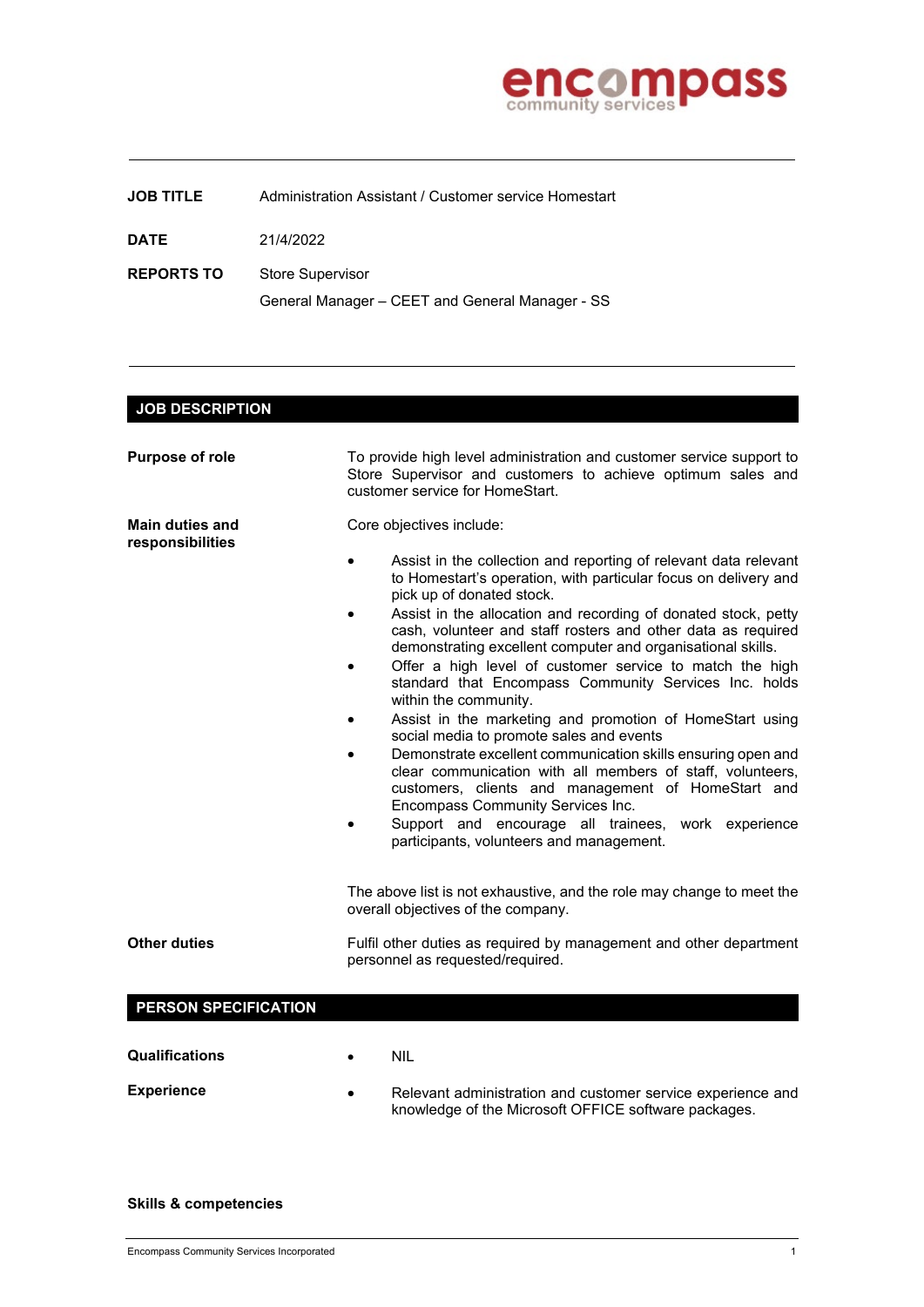| $\bullet$                                                                                        | Customer service focused: committed to<br>providina<br>exceptional customer service across all channels - written,<br>phone and face to face.                                                                                                                                                                                                                                                                                                                                                                                                                                                                                                                                                                                                                                                                                                                                                                                                                                                                                                                                                                                                                                                                                                                                                                                                                                                                                                                                                  |
|--------------------------------------------------------------------------------------------------|------------------------------------------------------------------------------------------------------------------------------------------------------------------------------------------------------------------------------------------------------------------------------------------------------------------------------------------------------------------------------------------------------------------------------------------------------------------------------------------------------------------------------------------------------------------------------------------------------------------------------------------------------------------------------------------------------------------------------------------------------------------------------------------------------------------------------------------------------------------------------------------------------------------------------------------------------------------------------------------------------------------------------------------------------------------------------------------------------------------------------------------------------------------------------------------------------------------------------------------------------------------------------------------------------------------------------------------------------------------------------------------------------------------------------------------------------------------------------------------------|
|                                                                                                  | <b>Communication:</b> the ability to communicate clearly and<br>concisely, varying communication style depending upon the<br>audience.                                                                                                                                                                                                                                                                                                                                                                                                                                                                                                                                                                                                                                                                                                                                                                                                                                                                                                                                                                                                                                                                                                                                                                                                                                                                                                                                                         |
| $\bullet$                                                                                        | <b>Attention to detail:</b> excellent attention to detail and written<br>skills when communicating with others, both internally and<br>externally.                                                                                                                                                                                                                                                                                                                                                                                                                                                                                                                                                                                                                                                                                                                                                                                                                                                                                                                                                                                                                                                                                                                                                                                                                                                                                                                                             |
|                                                                                                  | <b>Commerciality:</b> ability to apply knowledge in a practical,<br>commercial manner.                                                                                                                                                                                                                                                                                                                                                                                                                                                                                                                                                                                                                                                                                                                                                                                                                                                                                                                                                                                                                                                                                                                                                                                                                                                                                                                                                                                                         |
| $\bullet$                                                                                        | <b>Teamwork:</b> willingness to assist and support others as<br>required and get on with team members.                                                                                                                                                                                                                                                                                                                                                                                                                                                                                                                                                                                                                                                                                                                                                                                                                                                                                                                                                                                                                                                                                                                                                                                                                                                                                                                                                                                         |
|                                                                                                  | management/organisation: accomplish objectives<br>Time<br>effectively within time frame given, and carry out administrative<br>duties within portfolio in an efficient and timely manner.                                                                                                                                                                                                                                                                                                                                                                                                                                                                                                                                                                                                                                                                                                                                                                                                                                                                                                                                                                                                                                                                                                                                                                                                                                                                                                      |
| <b>Personal attributes</b><br>٠<br>$\bullet$<br>$\bullet$<br>$\bullet$<br>$\bullet$<br>$\bullet$ | Professional approach.<br>Ability to work under pressure.<br>Organisational and time management skills.<br>Excellent attention to detail.<br>Confident manner.<br>Positive approach to change.                                                                                                                                                                                                                                                                                                                                                                                                                                                                                                                                                                                                                                                                                                                                                                                                                                                                                                                                                                                                                                                                                                                                                                                                                                                                                                 |
| <b>Other</b><br>$\bullet$<br>$\bullet$<br>$\bullet$<br>٠                                         | It is a requirement that all staff will operate within the Vision,<br>Mission and Values of Encompass Community Services Inc.<br>It is the responsibility of each individual to meet personal,<br>divisional and organisational deadlines.<br>It is a requirement for all staff to undertake their roles in<br>accordance with the compliance guidelines of their<br>division/program. And to actively participate in the maintenance<br>of Encompass quality standards.<br>It is the responsibility of all staff members to understand and<br>implement Encompass Community Services Inc. current<br>policies and procedures.<br>It is expected of staff members that they create opportunities to<br>connect clients of Encompass with the wider community in a<br>setting which does not segregate. When planning programs<br>ensure that opportunities are created for clients of Encompass<br>to feel that they belong, be a valued participant and be missed<br>if they are not there.<br>It is the responsibility of staff members to report any incidents<br>of exclusion to their direct manager, coordinator or supervisor<br>It is the responsibility of all staff members to ensure the safety<br>of children and to report all incidents of child abuse to Managers<br>It is also the responsibility of all staff members to be familiar<br>with the Child Safety Policy and Procedure.<br>Willingness to work with people with a disability and from<br>disadvantaged background |

This job description serves to illustrate the scope and responsibilities of the post and is not intended to be an exhaustive list of duties. You will be expected to perform other job related tasks requested by management and as necessitated by the development of this role and the development of the business.

## **ACKNOWLEDGEMENT**

Encompass Community Services Incorporated 2